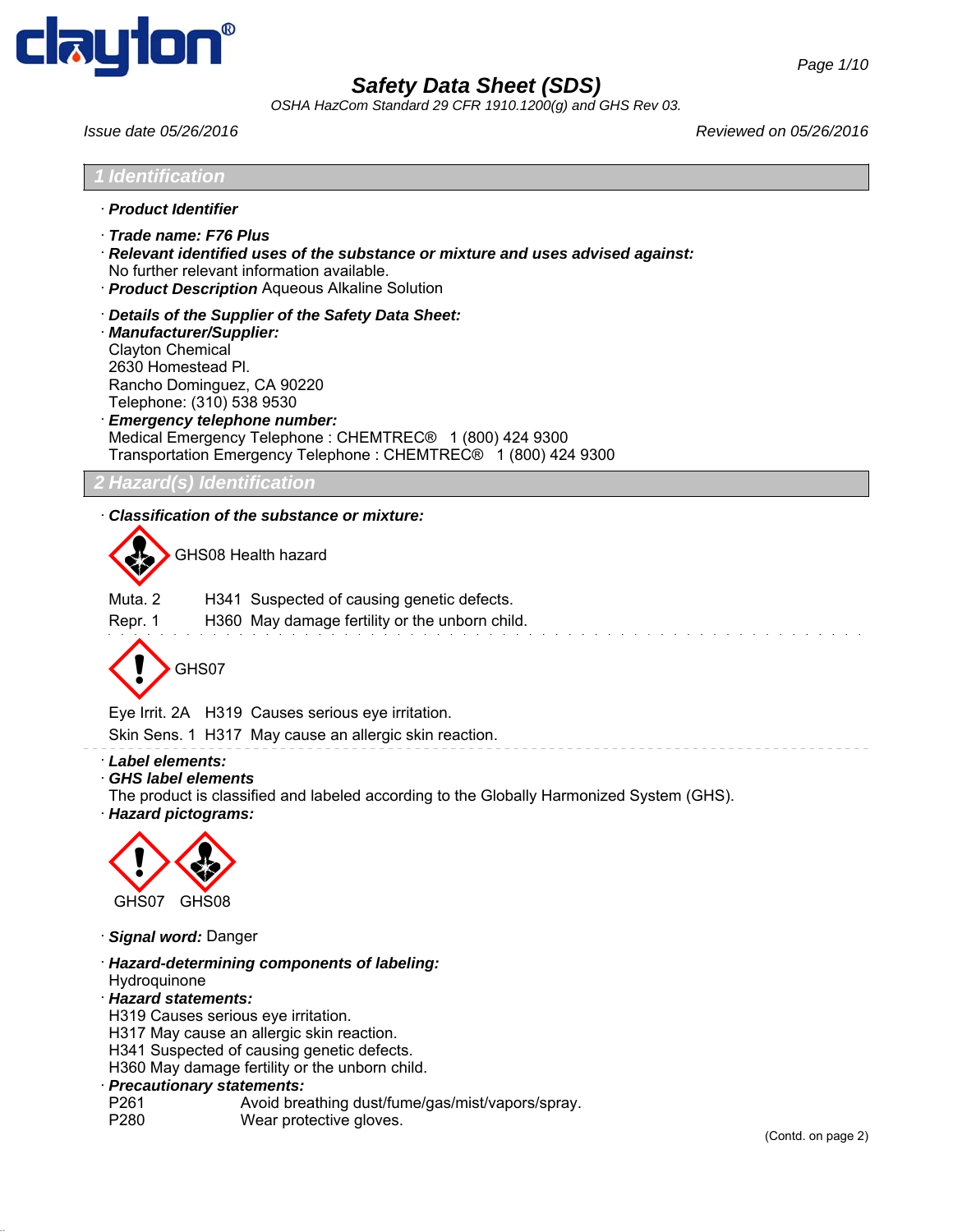

*OSHA HazCom Standard 29 CFR 1910.1200(g) and GHS Rev 03.*

*Issue date 05/26/2016 Reviewed on 05/26/2016*

#### *Trade name: F76 Plus*

| ue name. Fro Flus |                                                                                                                                                    |
|-------------------|----------------------------------------------------------------------------------------------------------------------------------------------------|
| P280              | Wear eye protection / face protection.                                                                                                             |
| P264              | Wash thoroughly after handling.                                                                                                                    |
| P272              | Contaminated work clothing must not be allowed out of the workplace.                                                                               |
| P201              | Obtain special instructions before use.                                                                                                            |
| P202              | Do not handle until all safety precautions have been read and understood.                                                                          |
|                   | P305+P351+P338 If in eyes: Rinse cautiously with water for several minutes. Remove contact lenses, if<br>present and easy to do. Continue rinsing. |
| P321              | Specific treatment (see supplementary first aid instructions on this Safety Data Sheet).                                                           |
| P363              | Wash contaminated clothing before reuse.                                                                                                           |
|                   |                                                                                                                                                    |

- P308+P313 IF exposed or concerned: Get medical advice/attention.
- P333+P313 If skin irritation or rash occurs: Get medical advice/attention.
- P337+P313 If eye irritation persists: Get medical advice/attention.
- P302+P352 IF ON SKIN: Wash with plenty of water.
- P405 Store locked up.
- P501 Dispose of contents/container in accordance with local/regional/national/international regulations.

### · *Unknown acute toxicity:*

11 % of the mixture consists of component(s) of unknown toxicity.

- · *Classification system:*
- · *NFPA ratings (scale 0 4)*



· *HMIS-ratings (scale 0 - 4)*



· *Hazard(s) not otherwise classified (HNOC):* None known

| 3 Composition/Information on Ingredients |                                                   |        |
|------------------------------------------|---------------------------------------------------|--------|
|                                          | · Non-hazardous components:                       |        |
|                                          | 10117-38-1 potassium sulfite                      | 5-10%  |
|                                          | 7757-83-7 Sodium sulfite                          | 5-10%  |
|                                          | 7732-18-5 Water, distilled water, deionized water | 70-90% |

· *Chemical characterization: Mixtures*

· *Description:* Mixture of substances listed below with non-hazardous additions.

| · Dangerous Components: |                          |                                                                                                                                                                                 |              |
|-------------------------|--------------------------|---------------------------------------------------------------------------------------------------------------------------------------------------------------------------------|--------------|
|                         | CAS: 10555-76-7          | Sodium metaborate tetrahydrate                                                                                                                                                  | $\leq 2.5\%$ |
|                         |                          | Skin Irrit. 2, H315; Eye Irrit. 2A, H319; STOT SE 3, H335                                                                                                                       |              |
|                         | CAS: 123-31-9            | Hydroguinone                                                                                                                                                                    | $< 2.5\%$    |
|                         |                          | RTECS: MX 3500000 $\diamondsuit$ Muta. 2, H341; $\diamondsuit$ Eye Dam. 1, H318; $\diamondsuit$ Aquatic Acute 1, H400; $\diamondsuit$ Acute<br>Tox. 4, H302; Skin Sens. 1, H317 |              |
|                         | CAS: 872-50-4            | N-methyl-2-pyrrolidone (NMP)                                                                                                                                                    | $< 2.5\%$    |
|                         | <b>RTECS: UY 5790000</b> | <b>EXECUTE:</b> Repr. 1B, H360; $\Diamond$ Skin Irrit. 2, H315; Eye Irrit. 2, H319; STOT SE 3, H335                                                                             |              |

(Contd. on page 3)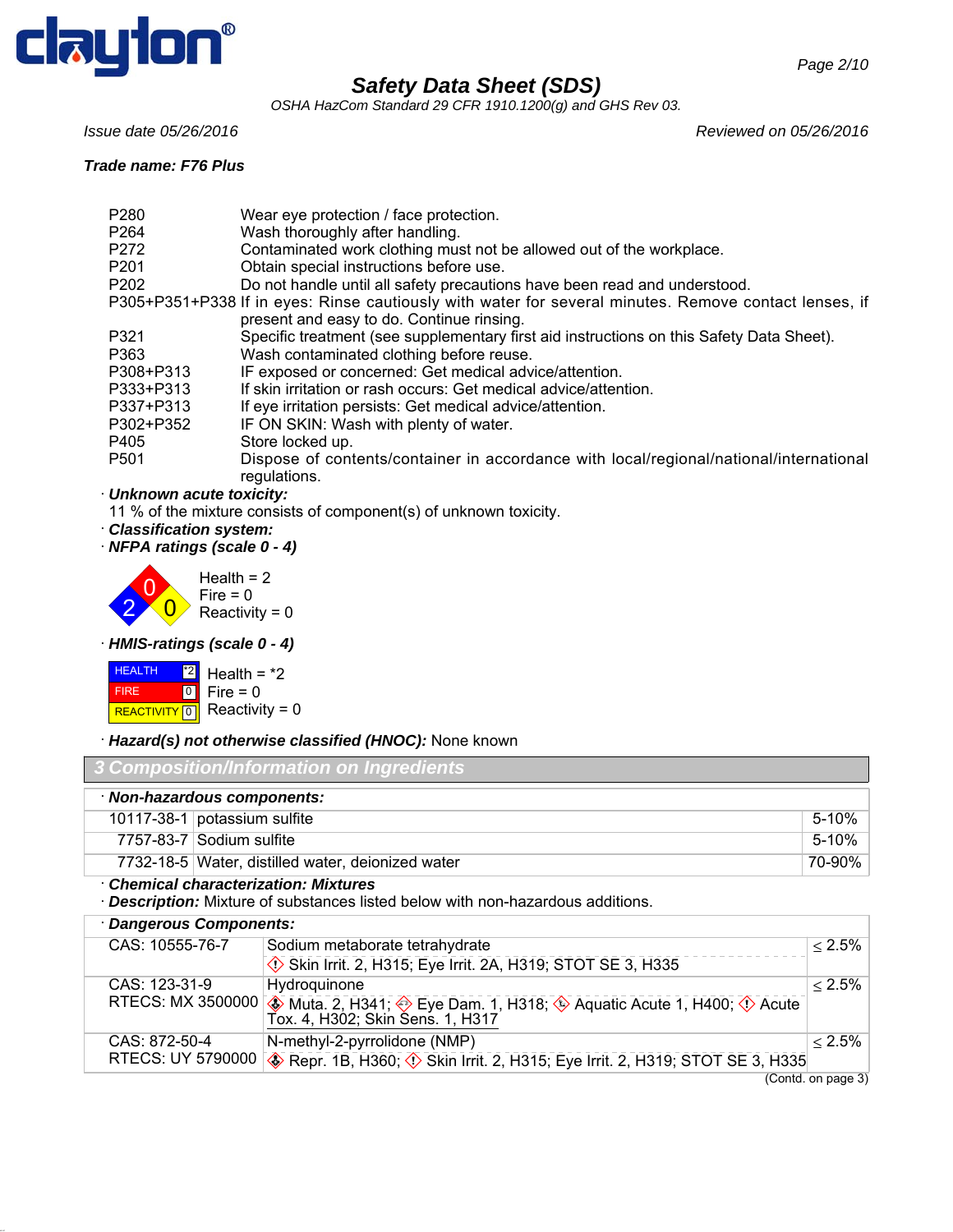

*OSHA HazCom Standard 29 CFR 1910.1200(g) and GHS Rev 03.*

#### *Trade name: F76 Plus*

*Page 3/10*

#### · *Additional information:*

The exact percentages of the ingredients of this mixture are considered to be proprietary and are withheld in accordance with the provisions of paragraph (i) of §1910.1200 of 29 CFR 1910.1200 Trade Secrets.

### *4 First-Aid Measures*

#### · *Description of first aid measures:*

· *General information:*

Symptoms of poisoning may occur after exposure to dust, fumes or particulates; seek medical attention if feeling unwell.

- · *After inhalation:* Supply fresh air; consult doctor in case of complaints.
- · *After skin contact:*

Immediately wash skin with soap and plenty of water for at least 15 minutes.

Remove contaminated clothing and wash before reuse.

Get medical attention if symptoms occur.

- · *After eye contact:*
- Rinse opened eye for at least 15 minutes under running water. If symptoms persist, consult a doctor.
- · *After swallowing:* Drink milk or water. Induce vomiting. Obtain immediate medical attention.
- · *Information for doctor:*
- · *Most important symptoms and effects, both acute and delayed:* No further relevant information available.
- · *Indication of any immediate medical attention and special treatment needed:*
- No further relevant information available.

#### *5 Fire-Fighting Measures*

#### · *Extinguishing media:*

- · *Suitable extinguishing agents:*
- CO₂, extinguishing powder or water spray. Fight larger fires with water spray or alcohol resistant foam.
- · *Special hazards arising from the substance or mixture:*
- When heated to decomposition, emission of toxic fumes are possible.
- · *Advice for firefighters:*
- · *Protective equipment:*

As in any fire, wear self-contained breathing apparatus pressure-demand (NIOSH approved or equivalent) and full protective gear to prevent contact with skin and eyes.

· *Additional information:* Evacuate personnel to a safe area. Keep personnel away from and upwind of fire.

### *6 Accidental Release Measures*

- · *Personal precautions, protective equipment and emergency procedures:*
- Wear protective equipment. Keep unprotected persons away.
- · *Environmental precautions:* Do not allow to enter sewers/surface or ground water.
- · *Methods and material for containment and cleaning up:*

Absorb with liquid-binding material (i.e. sand, diatomite, acid binders, universal binders, sawdust). Use neutralizing agent.

Dispose contaminated material as waste according to section 13.

- Ensure adequate ventilation. · *Reference to other sections:*
- See Section 7 for information on safe handling.
- See Section 8 for information on personal protection equipment.
- 
- See Section 13 for disposal information.

(Contd. on page 4)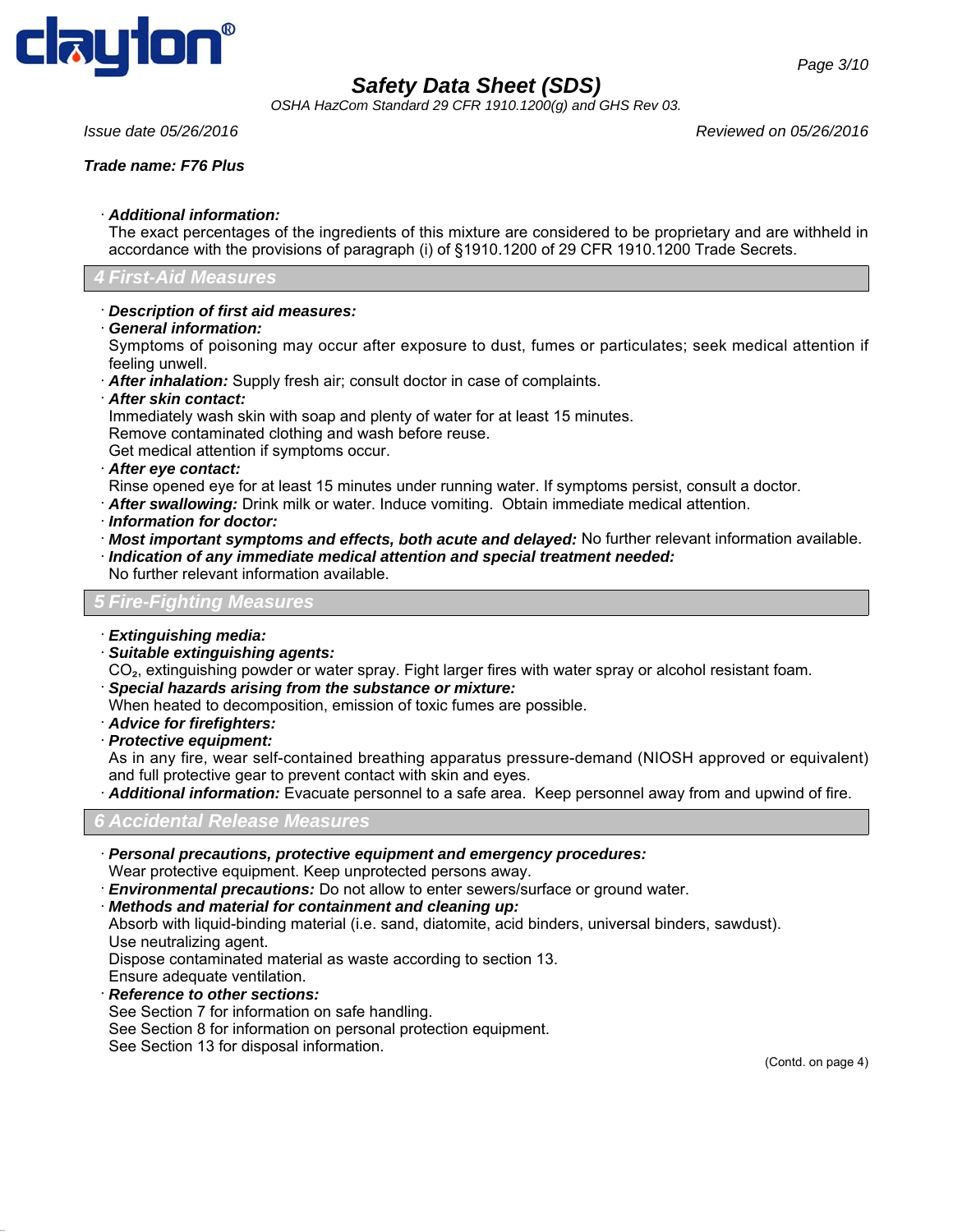

*OSHA HazCom Standard 29 CFR 1910.1200(g) and GHS Rev 03.*

*Trade name: F76 Plus*

*Page 4/10*

#### *7 Handling and Storage*

- · *Handling*
- · *Precautions for safe handling:*
- Avoid contact with skin, eyes and clothing
- Ensure good ventilation/exhaustion at the workplace.
- · *Information about protection against explosions and fires:* No special measures required.

#### · *Conditions for safe storage, including any incompatibilities:*

- · *Storage*
- · *Requirements to be met by storerooms and receptacles:* Store in a cool, dry place.
- Store in a well ventilated place.
- · *Information about storage in one common storage facility:* See Section 10 (Incompatible materials)
- · *Further information about storage conditions:* Keep receptacle tightly sealed.
- Specific end use(s): No further relevant information available.

*Controls/Personal Protection* 

· *Additional information about design of technical systems:* No further data; see section 7.

· *Control parameters:*

#### · *Components with occupational exposure limits:*

The following constituents are the only constituents of the product which have a PEL, TLV or other recommended exposure limit.

At this time, the remaining constituent has no known exposure limits.

#### **123-31-9 Hydroquinone** PEL | Long-term value: 2 mg/m<sup>3</sup>

- REL  $\int$  Ceiling limit value: 2\* mg/m<sup>3</sup> \*15-min
- TLV  $\vert$  Long-term value: 1 mg/m<sup>3</sup> DSEN

#### **872-50-4 N-methyl-2-pyrrolidone (NMP)**

WEEL Long-term value: 10 ppm

Skin

## · *Ingredients with biological limit values:*

**872-50-4 N-methyl-2-pyrrolidone (NMP)**

BEI 100 mg/L urine end of shift

5-Hydroxy-N-methyl-2-pyrrolidone

· *Additional information:* The lists that were valid during the creation of this SDS were used as basis.

#### · *Exposure controls:*

Ventilation must be adequate to maintain the ambient workplace atmosphere below the exposure limit(s) outlined in the SDS. Where acceptable concentrations cannot be maintained by general mechanical ventilation, local exhaust ventilation is recommended.

· *Personal protective equipment:*

#### · *General protective and hygienic measures:*

The usual precautionary measures for handling chemicals should be followed.

Keep away from foodstuffs, beverages and feed.

Immediately remove all soiled and contaminated clothing and wash before reuse.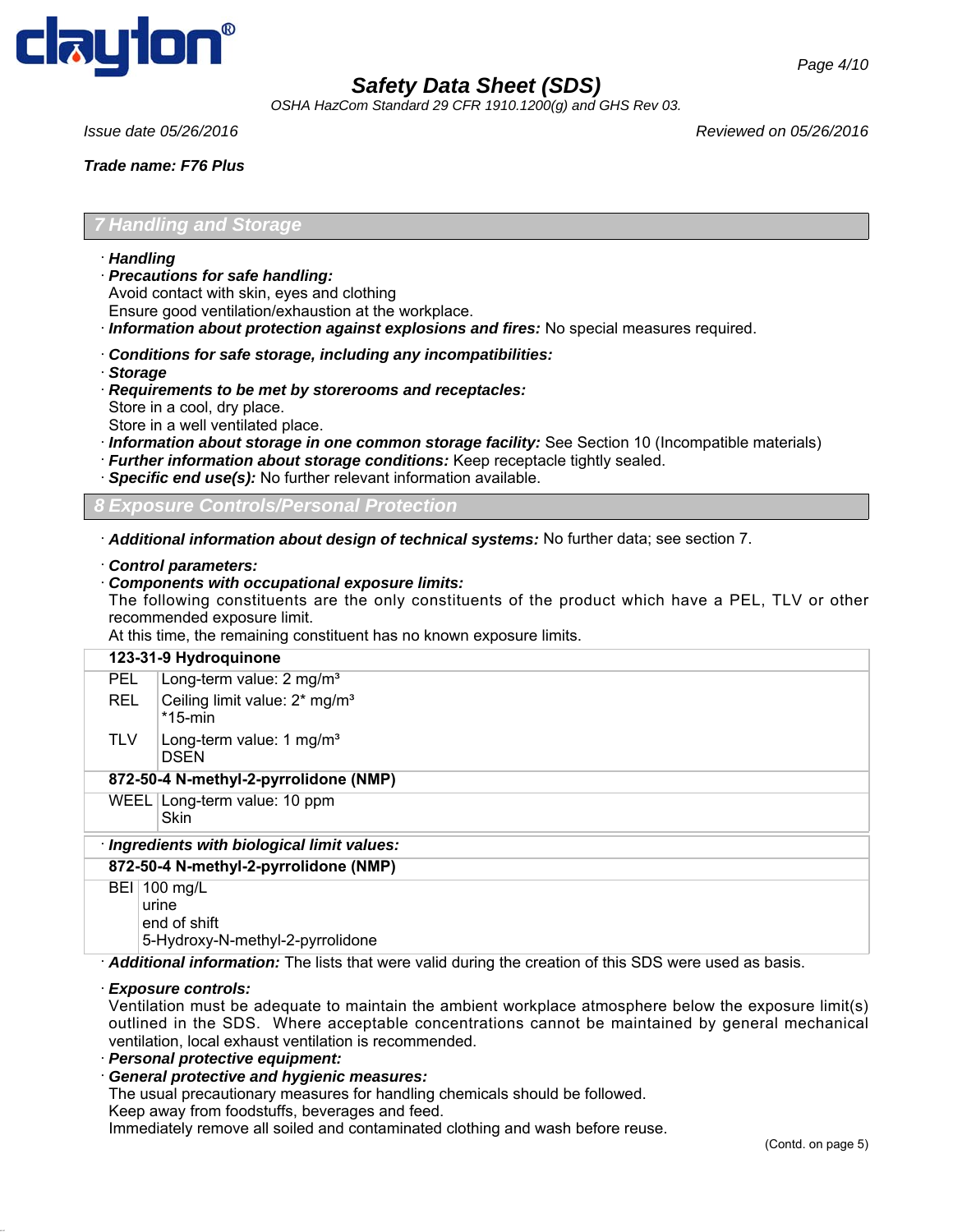

*OSHA HazCom Standard 29 CFR 1910.1200(g) and GHS Rev 03.*

*Issue date 05/26/2016 Reviewed on 05/26/2016*

#### *Trade name: F76 Plus*

Wash hands before breaks and at the end of work. Avoid contact with the eyes. Avoid contact with the eyes and skin.

### · *Breathing equipment:*



 NIOSH/OSHA or EN approved respiratory protection is recommended for use in airborne concentrations exceeding exposure limits.

· *Protection of hands:*



Protective gloves

- · *Material of gloves:* Not required.
- · *Penetration time of glove material:* Not applicable.
- · *Eye protection:*



Tightly sealed goggles

· *Body protection:*



### *9 Physical and Chemical Properties*

- · *Information on basic physical and chemical properties*
- · *General Information* · *Appearance:*

| Appearance.                                                                                       |                                                                    |
|---------------------------------------------------------------------------------------------------|--------------------------------------------------------------------|
| Form:                                                                                             | Liquid                                                             |
| Color:                                                                                            | Clear pale straw                                                   |
| · Odor:                                                                                           | <b>Odorless</b>                                                    |
| · Odor threshold:                                                                                 | Not determined.                                                    |
| $\cdot$ pH-value @ 20 °C (68 °F):                                                                 | 9.7                                                                |
| Change in condition<br><b>Melting point/Melting range:</b><br><b>Boiling point/Boiling range:</b> | Not determined.<br>$>100$ °C ( $>212$ °F)                          |
| · Flash point:                                                                                    | None                                                               |
| · Flammability (solid, gaseous):                                                                  | Not applicable.                                                    |
| · Ignition temperature:                                                                           |                                                                    |
| Decomposition temperature:                                                                        | Not determined.                                                    |
| · Auto igniting:                                                                                  | Product is not self-igniting.                                      |
| · Danger of explosion:                                                                            | Product does not present an explosion hazard.<br>$\Gamma$ $\Gamma$ |

(Contd. on page 6)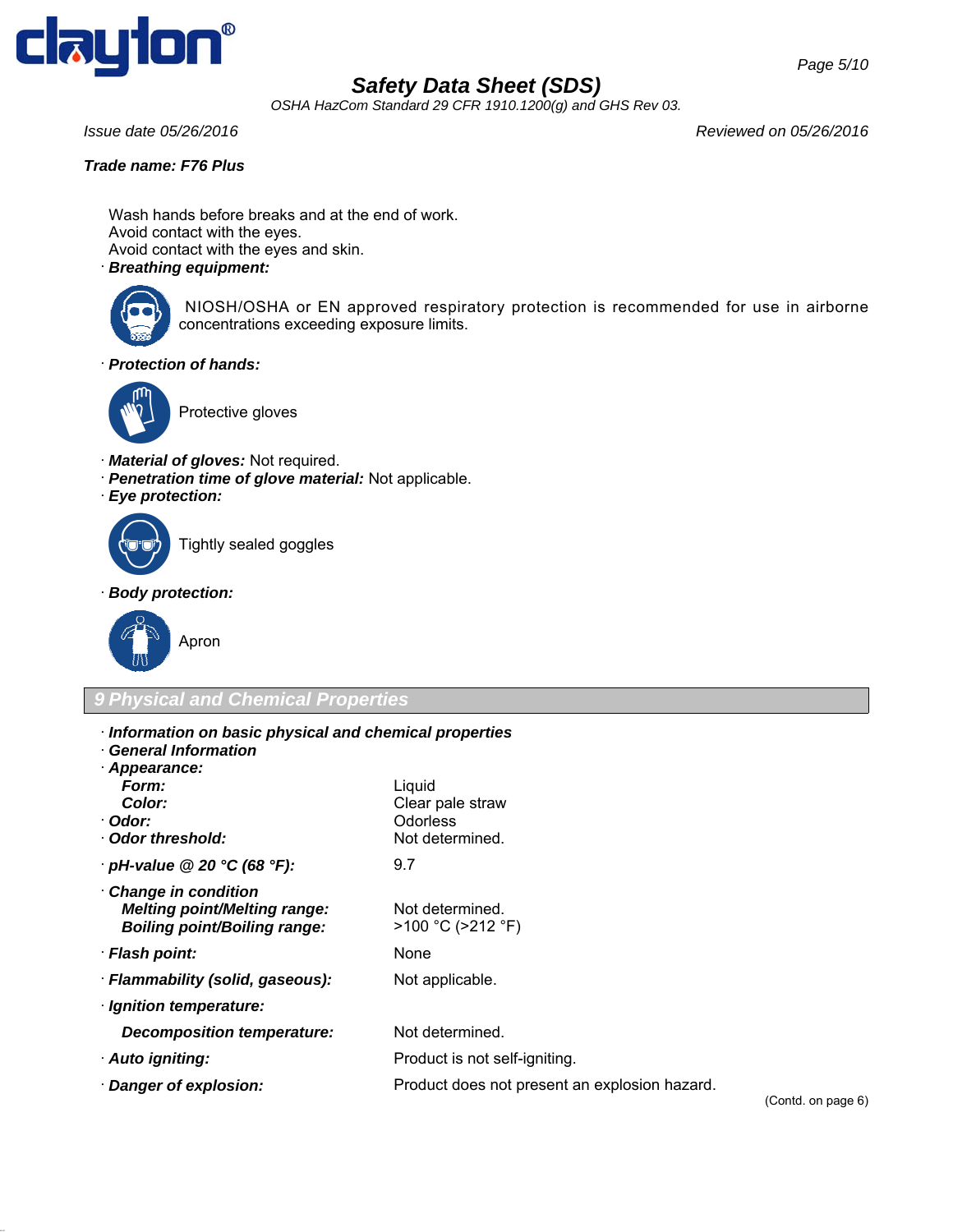

*OSHA HazCom Standard 29 CFR 1910.1200(g) and GHS Rev 03.*

#### *Trade name: F76 Plus*

*Issue date 05/26/2016 Reviewed on 05/26/2016*

| · Explosion limits:<br>Lower:<br>Upper:                                                            | Not determined.<br>Not determined.                                                     |  |
|----------------------------------------------------------------------------------------------------|----------------------------------------------------------------------------------------|--|
| $\cdot$ Vapor pressure @ 20 °C (68 °F):                                                            | 23 hPa (17 mm Hg)                                                                      |  |
| $\cdot$ Density @ 20 °C (68 °F):<br>· Relative density:<br>· Vapor density:<br>· Evaporation rate: | 1.18 $g/cm^3$ (9.847 lbs/gal)<br>Not determined.<br>Not determined.<br>Not determined. |  |
| · Solubility in / Miscibility with:<br>Water:                                                      | Soluble.                                                                               |  |
| · Partition coefficient (n-octanol/water): Not determined.                                         |                                                                                        |  |
| · Viscosity:<br>Dynamic:<br>Kinematic:                                                             | Not determined.<br>Not determined.                                                     |  |
| Solvent content:<br><b>Organic solvents:</b><br>Water:<br><b>VOC content:</b>                      | $0.2 \%$<br>75.3 %<br>$0.2 \%$                                                         |  |
| Solids content:<br>Other information:                                                              | 23.7%<br>No further relevant information available.                                    |  |

#### *10 Stability and Reactivity*

· *Reactivity:* No further relevant information available.

- · *Chemical stability:* Stable under normal conditions.
- · *Thermal decomposition / conditions to be avoided:*
- When heated to decomposition, emission of toxic fumes are possible.
- · *Possibility of hazardous reactions:* No dangerous reactions known.
- · *Conditions to avoid:* No further relevant information available.
- · *Incompatible materials:* Strong acids, oxidizers.
- · *Hazardous decomposition products:* With strong acids, sulfur dioxide gas.

#### *11 Toxicological Information*

- · *Information on toxicological effects:*
- · *Acute toxicity:*
- · *LD/LC50 values that are relevant for classification:*
- **123-31-9 Hydroquinone**
- Oral LD50 320 mg/kg (rat)
- **872-50-4 N-methyl-2-pyrrolidone (NMP)**
- Oral LD50 3914 mg/kg (rat)
- Dermal LD50 8000 mg/kg (rabbit)
- · *Primary irritant effect:*
- · *On the skin:* May cause an allergic skin reaction.
- · *On the eye:* Irritating effect.
- · *Sensitization:* Sensitization possible through skin contact.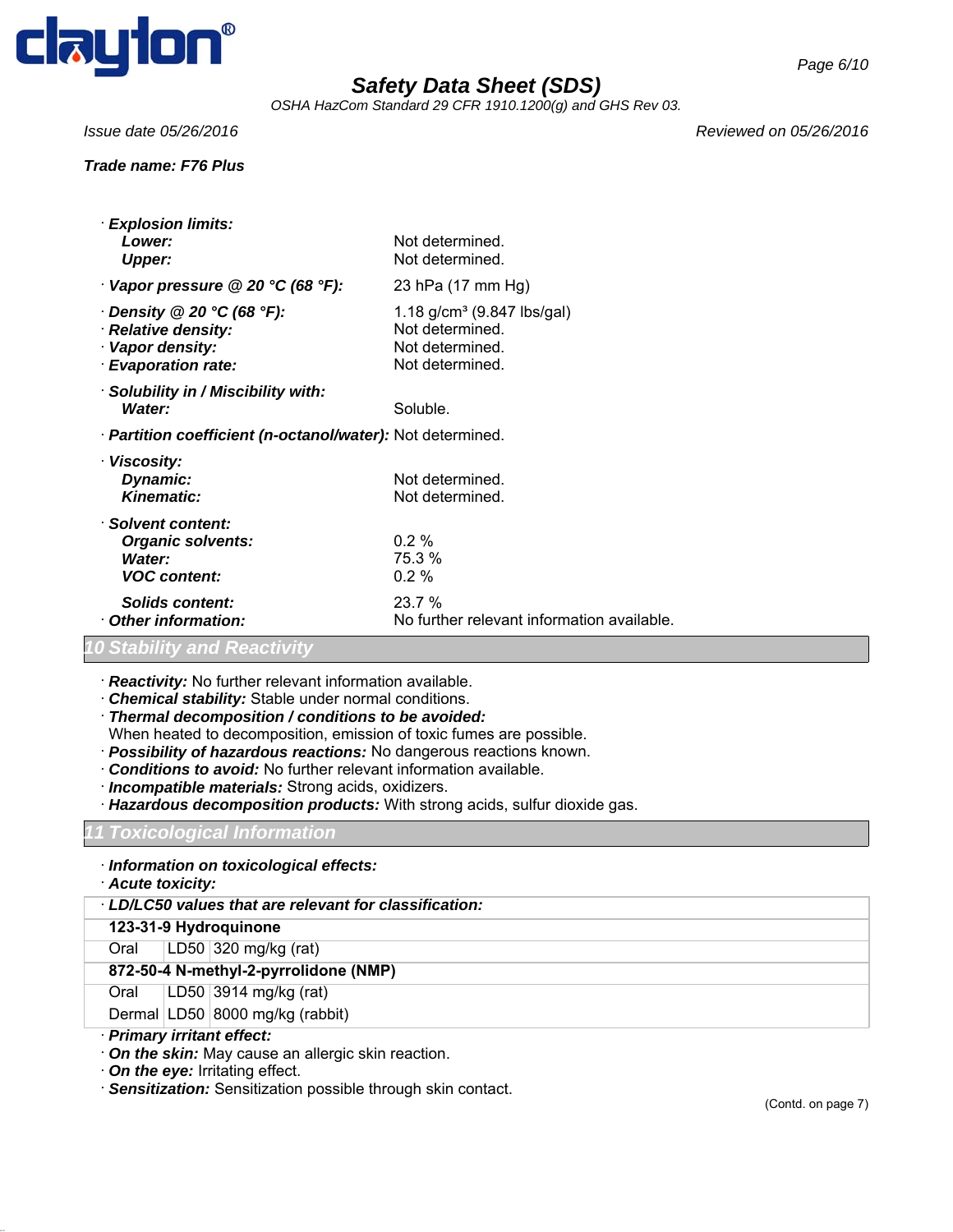

*OSHA HazCom Standard 29 CFR 1910.1200(g) and GHS Rev 03.*

*Issue date 05/26/2016 Reviewed on 05/26/2016*

#### *Trade name: F76 Plus*

· *Additional toxicological information:*

The product shows the following dangers according to internally approved calculation methods for preparations:

Irritant

- · *Carcinogenic categories:*
- · *IARC (International Agency for Research on Cancer):*
- 123-31-9 Hydroquinone 3

#### · *NTP (National Toxicology Program):*

None of the ingredients are listed.

- · *OSHA-Ca (Occupational Safety & Health Administration):*
- None of the ingredients are listed.

#### \* *12 Ecological Information*

- · *Toxicity:*
- · *Aquatic toxicity:*
- Avoid release into the environment. Runoff from fire control or dilution water may cause pollution.

#### **872-50-4 N-methyl-2-pyrrolidone (NMP)**

- EC50 1.23-1.50 mg/l (Water flea)
- · *Persistence and degradability:* No further relevant information available.
- · *Behavior in environmental systems:*
- · *Bioaccumulative potential:* No further relevant information available.
- · *Mobility in soil:* No further relevant information available.
- · *Ecotoxical effects:*
- · *Remark:* Toxic for fish
- · *Additional ecological information:*
- · *General notes:* Do not allow product to reach ground water, water course or sewage system.
- · *Results of PBT and vPvB assessment:*
- · *PBT:* Not applicable.
- · *vPvB:* Not applicable.
- · *Other adverse effects:* No further relevant information available.

*13 Disposal Considerations*

- · *Waste treatment methods:*
- · *Recommendation:*

Observe all federal, state and local environmental regulations when disposing of this material. Must not be disposed of together with household garbage. Do not allow product to reach sewage system.

- · *Uncleaned packagings*
- · *Recommendation:* Disposal must be made according to official regulations.

#### *14 Transport Information*

- · *UN-Number:*
- · **DOT, ADR, ADN, IMDG, IATA** Non-Regulated Material
- · *UN proper shipping name:*
- · **DOT, ADR, ADN, IMDG, IATA** Non-Regulated Material
- · *Transport hazard class(es):*
- · *DOT, ADR, ADN, IMDG, IATA*
- 

· Class: Class: **Non-Regulated Material**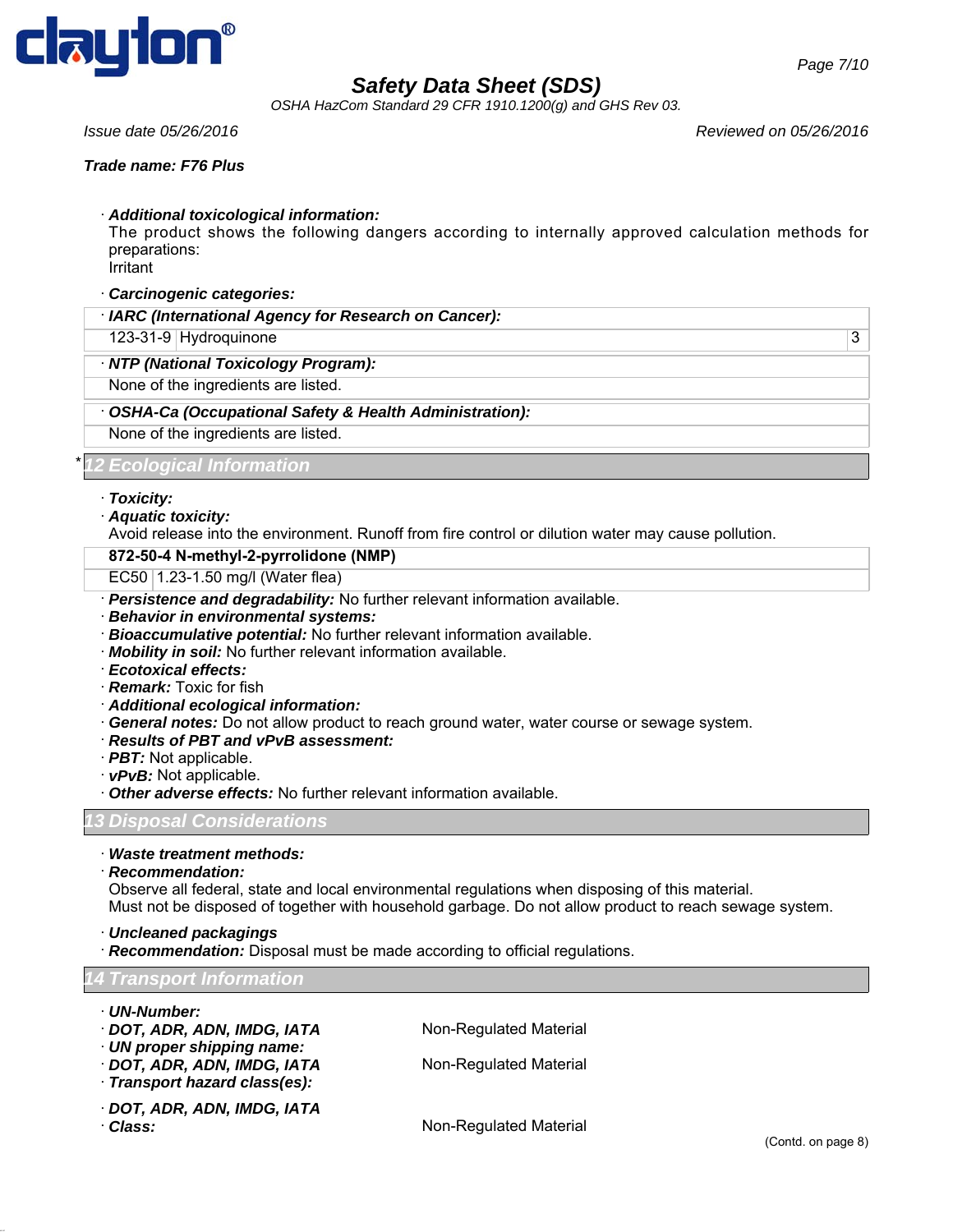

*OSHA HazCom Standard 29 CFR 1910.1200(g) and GHS Rev 03.*

*Trade name: F76 Plus*

*Issue date 05/26/2016 Reviewed on 05/26/2016*

| · Packing group:                                            |                                                                                                         |                                                     |
|-------------------------------------------------------------|---------------------------------------------------------------------------------------------------------|-----------------------------------------------------|
| · DOT, ADR, IMDG, IATA<br>· Environmental hazards:          | Non-Regulated Material<br>Not applicable.                                                               |                                                     |
| <b>Special precautions for user:</b>                        | Not applicable.                                                                                         |                                                     |
| Transport in bulk according to Annex II of                  |                                                                                                         |                                                     |
| <b>MARPOL73/78 and the IBC Code:</b>                        | Not applicable.                                                                                         |                                                     |
| · UN "Model Regulation":                                    | Non-Regulated Material                                                                                  |                                                     |
| <b>15 Regulatory Information</b>                            |                                                                                                         |                                                     |
| <b>SARA (Superfund Amendments and Reauthorization):</b>     | $\cdot$ Safety, health and environmental regulations/legislation specific for the substance or mixture: |                                                     |
| · Section 355 (extremely hazardous substances):             |                                                                                                         |                                                     |
| 123-31-9 Hydroquinone                                       |                                                                                                         |                                                     |
| Section 313 (Specific toxic chemical listings):             |                                                                                                         |                                                     |
| 123-31-9 Hydroquinone                                       |                                                                                                         |                                                     |
| 872-50-4 N-methyl-2-pyrrolidone (NMP)                       |                                                                                                         |                                                     |
| · TSCA (Toxic Substances Control Act):                      |                                                                                                         |                                                     |
| 10117-38-1 potassium sulfite                                |                                                                                                         |                                                     |
| 7757-83-7 Sodium sulfite                                    |                                                                                                         |                                                     |
| 123-31-9 Hydroquinone                                       |                                                                                                         |                                                     |
|                                                             | 139-89-9 trisodium 2-(carboxylatomethyl(2-hydroxyethyl)amino)ethyliminodi(acetate)                      |                                                     |
| 7647-15-6 Sodium bromide                                    |                                                                                                         |                                                     |
| 872-50-4 N-methyl-2-pyrrolidone (NMP)                       |                                                                                                         |                                                     |
| 527-07-1 Sodium Gluconate                                   |                                                                                                         |                                                     |
| 92-43-3 1-phenyl-3-pyrazolidone                             |                                                                                                         |                                                     |
| 5064-31-3 Trisodium nitrilotriacetate                       |                                                                                                         |                                                     |
| 95-14-7 Benzotriazole                                       |                                                                                                         |                                                     |
| 7732-18-5 Water, distilled water, deionized water           |                                                                                                         |                                                     |
| · California Proposition 65:                                |                                                                                                         |                                                     |
| <b>Chemicals known to cause cancer:</b>                     |                                                                                                         |                                                     |
| None of the ingredients are listed.                         |                                                                                                         |                                                     |
| Chemicals known to cause reproductive toxicity for females: |                                                                                                         |                                                     |
| None of the ingredients are listed.                         |                                                                                                         |                                                     |
| Chemicals known to cause reproductive toxicity for males:   |                                                                                                         |                                                     |
| None of the ingredients are listed.                         |                                                                                                         |                                                     |
| Chemicals known to cause developmental toxicity:            |                                                                                                         |                                                     |
| 872-50-4 N-methyl-2-pyrrolidone (NMP)                       |                                                                                                         |                                                     |
| · New Jersey Right-to-Know List:                            |                                                                                                         |                                                     |
| 123-31-9 Hydroguinone                                       |                                                                                                         |                                                     |
| 872-50-4 N-methyl-2-pyrrolidone (NMP)                       |                                                                                                         |                                                     |
| · New Jersey Special Hazardous Substance List:              |                                                                                                         |                                                     |
| 872-50-4 N-methyl-2-pyrrolidone (NMP)                       |                                                                                                         | TE, F2                                              |
|                                                             |                                                                                                         | $(Constd, \text{on } \text{no } \text{on } \Omega)$ |

(Contd. on page 9)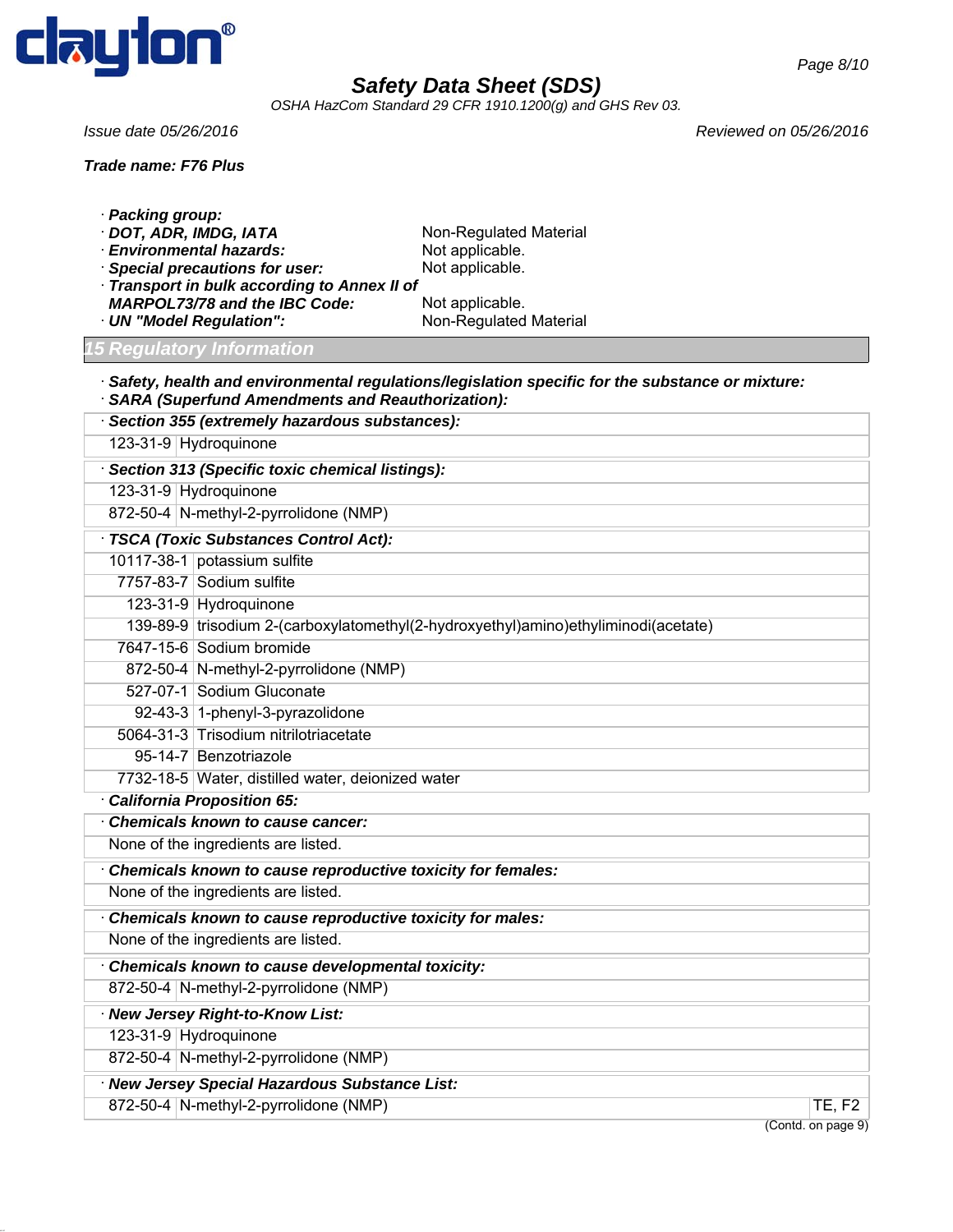

*OSHA HazCom Standard 29 CFR 1910.1200(g) and GHS Rev 03.*

*Issue date 05/26/2016 Reviewed on 05/26/2016*

*Trade name: F76 Plus*

| · Pennsylvania Right-to-Know List:               |  |
|--------------------------------------------------|--|
| 123-31-9 Hydroquinone                            |  |
| 872-50-4   N-methyl-2-pyrrolidone (NMP)          |  |
| · Pennsylvania Special Hazardous Substance List: |  |
| 123-31-9 Hydroquinone                            |  |
| 1310-73-2 Sodium Hydroxide                       |  |
|                                                  |  |

- · *Carcinogenic categories:*
- · *EPA (Environmental Protection Agency):*

None of the ingredients are listed.

· *TLV (Threshold Limit Value established by ACGIH):*

123-31-9 Hydroquinone A3

### · *NIOSH-Ca (National Institute for Occupational Safety and Health):*

None of the ingredients are listed.

#### · *GHS label elements*

The product is classified and labeled according to the Globally Harmonized System (GHS).





#### · *Signal word:* Danger

· *Hazard-determining components of labeling:* Hydroquinone

#### · *Hazard statements:*

H319 Causes serious eye irritation.

H317 May cause an allergic skin reaction.

H341 Suspected of causing genetic defects.

H360 May damage fertility or the unborn child.

# · *Precautionary statements:*

- Avoid breathing dust/fume/gas/mist/vapors/spray.
- P280 Wear protective gloves.<br>P280 Wear eve protection / fa
- Wear eye protection / face protection.
- P264 Wash thoroughly after handling.
- P272 Contaminated work clothing must not be allowed out of the workplace.
- P201 Obtain special instructions before use.
- P202 Do not handle until all safety precautions have been read and understood.

P305+P351+P338 If in eyes: Rinse cautiously with water for several minutes. Remove contact lenses, if present and easy to do. Continue rinsing.

- P321 Specific treatment (see supplementary first aid instructions on this Safety Data Sheet).
- P363 Wash contaminated clothing before reuse.
- P308+P313 IF exposed or concerned: Get medical advice/attention.
- P333+P313 If skin irritation or rash occurs: Get medical advice/attention.
- P337+P313 If eye irritation persists: Get medical advice/attention.
- P302+P352 IF ON SKIN: Wash with plenty of water.
- P405 Store locked up.